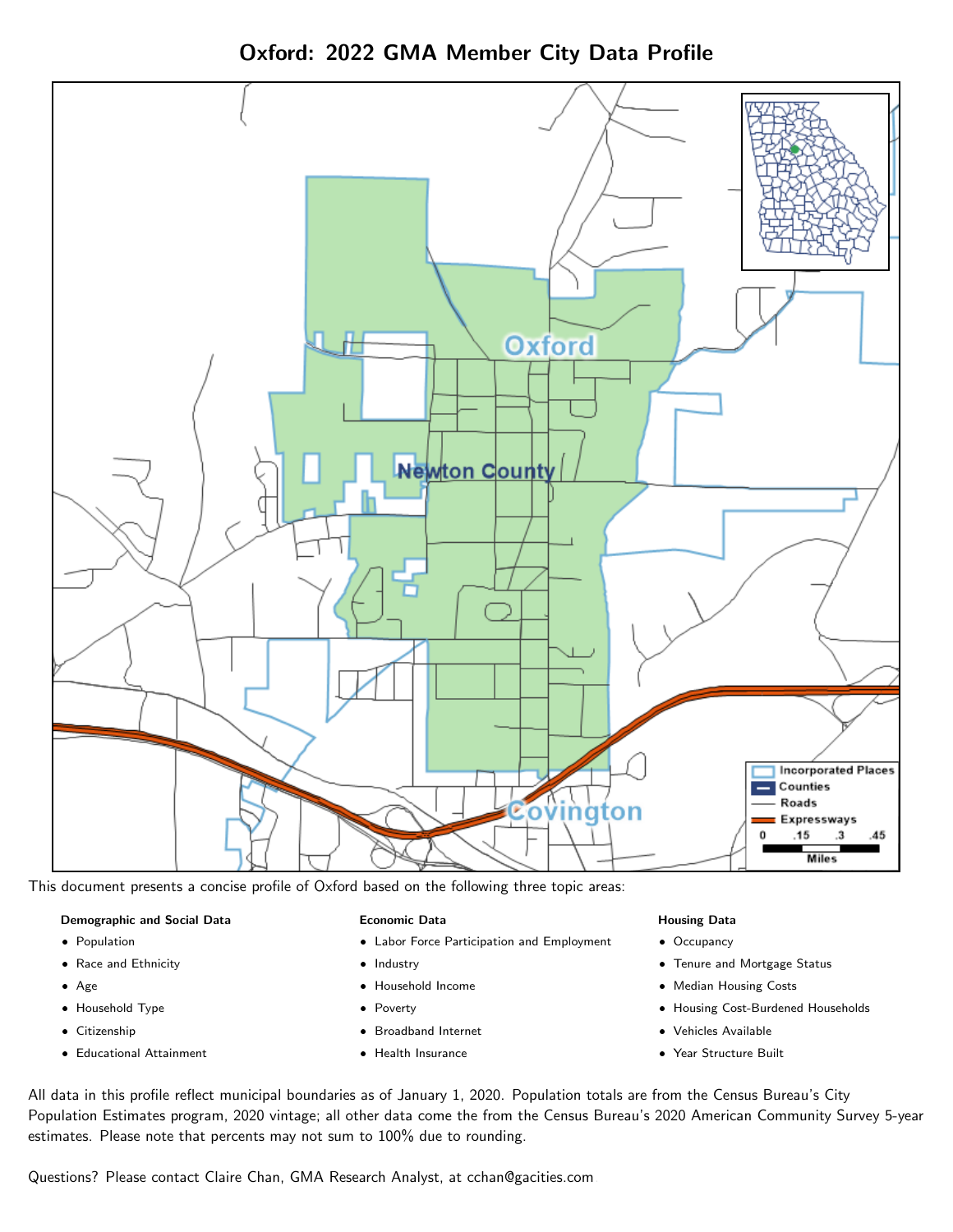# Oxford: Demographic and Social





16% 14% 12% 10% 8% 6% 4% 2% 0% 2% 4% 6% 8% 10% 12% 14% 16%

Source: American Community Survey, 2020 5-year estimates, table B01001 Source: American Community Survey, 2020 5-year estimates, table B11001

#### **Citizenship**



Source: American Community Survey, 2020 5-year estimates, table B05002 Source: American Community Survey, 2020 5-year estimates, table B15002

#### Race and Ethnicity



Source: U.S. Census Bureau, City Population Estimates, 2020 vintage Source: American Community Survey, 2020 5-year estimates, table B03002

## Household Type



#### Educational Attainment



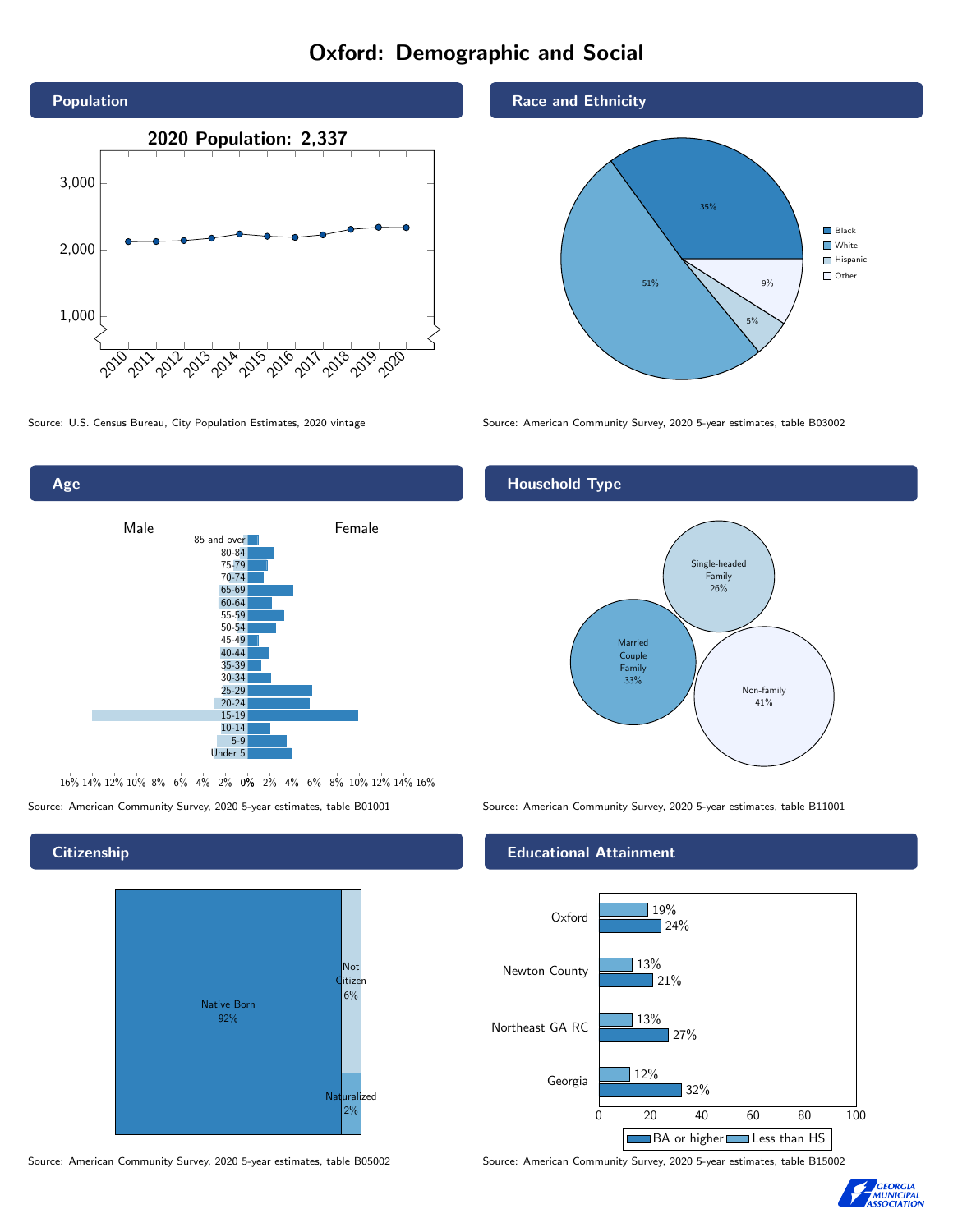# Oxford: Economic



Source: American Community Survey, 2020 5-year estimates, table B23001 Note: Unemployment rate is based upon the civilian labor force.

#### Industry

| Agriculture, forestry, fishing and hunting, and mining      | $1\%$ |
|-------------------------------------------------------------|-------|
| Construction                                                | $4\%$ |
| Manufacturing                                               | 11%   |
| <b>Wholesale Trade</b>                                      | 3%    |
| Retail Trade                                                | 16%   |
| Transportation and warehousing, and utilities               | 3%    |
| Information                                                 | $1\%$ |
| Finance and insurance, real estate, rental, leasing         | 3%    |
| Professional, scientific, mgt, administrative, waste mgt    | 6%    |
| Educational services, and health care and social assistance | 36%   |
| Arts, entertainment, recreation, accommodation, food        | 12%   |
| service                                                     |       |
| Other services, except public administration                | $2\%$ |
| Public administration                                       | 2%    |

Source: American Community Survey, 2020 5-year estimates, table C24030



Source: American Community Survey, 2020 5-year estimates, tables B19013 and B19025 Source: American Community Survey, 2020 5-year estimates, table B17010



#### Poverty



## **Health Insurance**



Source: American Community Survey, 2020 5-year estimates, table B28002 Source: American Community Survey, 2020 5-year estimates, table B18135